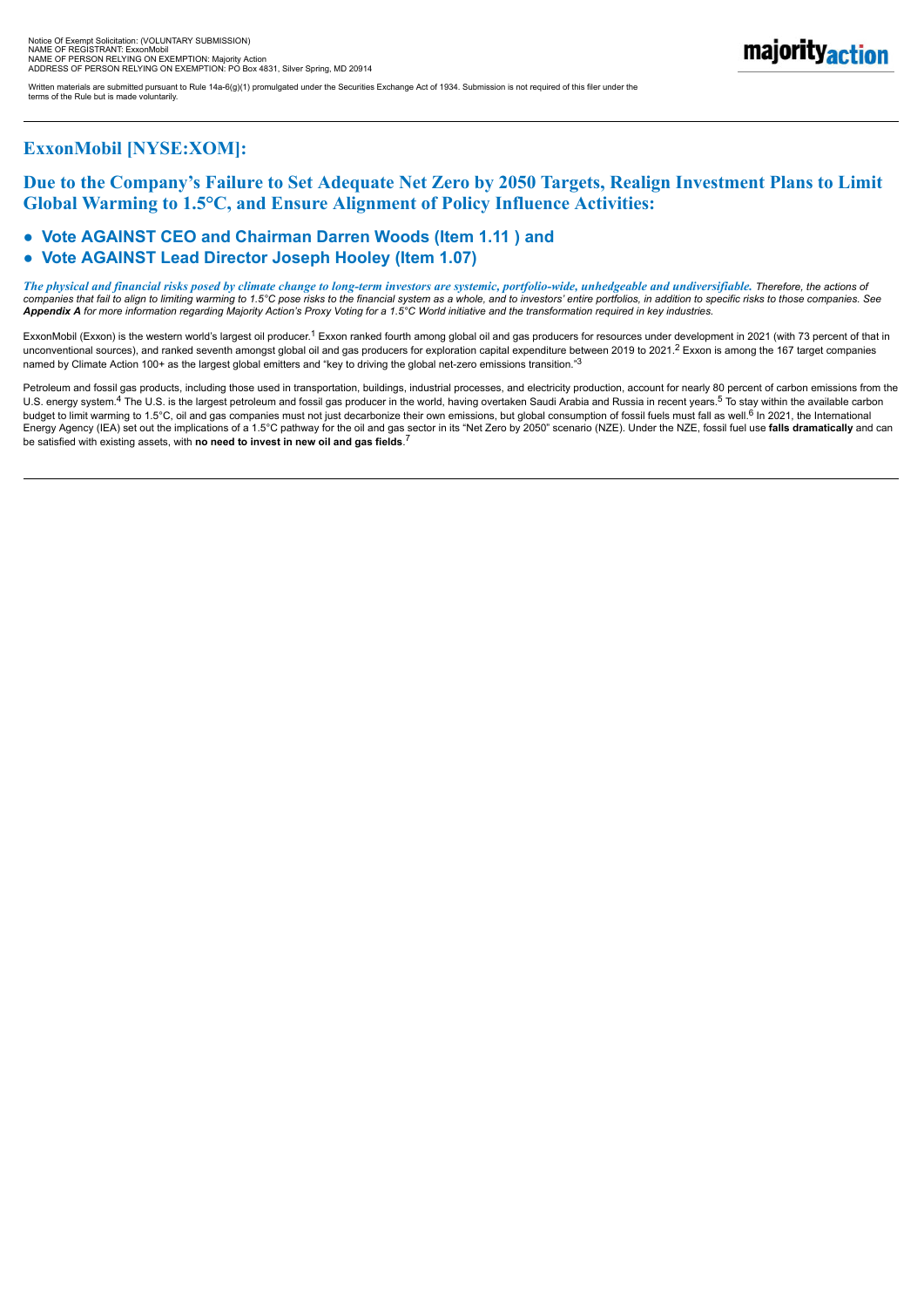Failure to set ambitious decarbonization targets in line with 1.5°C pathways, and align companies' business plans and policy influence to those targets, is a failure of strategy and corporate governance, for which long-term investors should hold directors accountable. At companies where the production, processing, sale, and/or consumption of fossil fuels is central to its core business, and greenhouse gas (GHG) emissions reductions have profound strategic implications, the board chair, and lead independent director where the position exists, should be held accountable. ExxonMobil emphasizes the role of the entire board in oversight of climate risk.<sup>8</sup> Given Kenneth Frazier's departure from the board, Joseph Hooley will be taking on the role of Lead Independent **Director from the annual meeting onward.<sup>9</sup>**

#### **Failure to set adequate net zero targets**

| Net zero by 2050 commitment that covers all relevant emissions sources, in particular Scope 3 emissions from the burning of products sold, and on a full<br>equity share basis |  |
|--------------------------------------------------------------------------------------------------------------------------------------------------------------------------------|--|
| Net zero commitment has limited use of offsets, negative emissions, or unproven or uncommercialized technologies, including carbon capture and storage                         |  |
| Company has adopted robust interim targets, including substantial reductions by 2030                                                                                           |  |

In January 2022, Exxon adopted a net zero by 2050 ambition.<sup>10</sup> However, this goal only addresses scopes 1 and 2, and does not include scope 3 emissions, thus excluding the emissions generated by the use of the products Exxon sells. Exxon reported at least 650 million tonnes of scope 3 emissions from petroleum product sales in 2020, compared with 111 million tonnes of scope 1 and 2 ("operational") GHG emissions,<sup>5</sup> so scope 3 emissions accounted for at least 85% of the company's total.<sup>11</sup>

Exxon had already set medium- and short-term emissions reductions targets: By 2030, to achieve a reduction in corporate-wide GHG emissions intensity by 20-30 percent and absolute<br>emissions by 20 percent, from a 2016 baseli baseline.<sup>12</sup> However, these do not meet the Climate Action 100+ Net-Zero Company Benchmark indicators for medium- or short-term targets. The medium-term target covers 95 percent of scope 1 and 2 emissions but not the most relevant scope 3 emissions, and the company's short-term target (up to 2025) do not specify if it covers 95 percent of scope 1 and 2, or most relevant scope 3 emissions. None of the interim targets are aligned to the goal of limiting warming to 1.5°C.<sup>13</sup>

Exxon has announced investments (\$15 billion from 2022 through 2027) that include carbon capture and storage as well as hydrogen and biofuels.<sup>14</sup>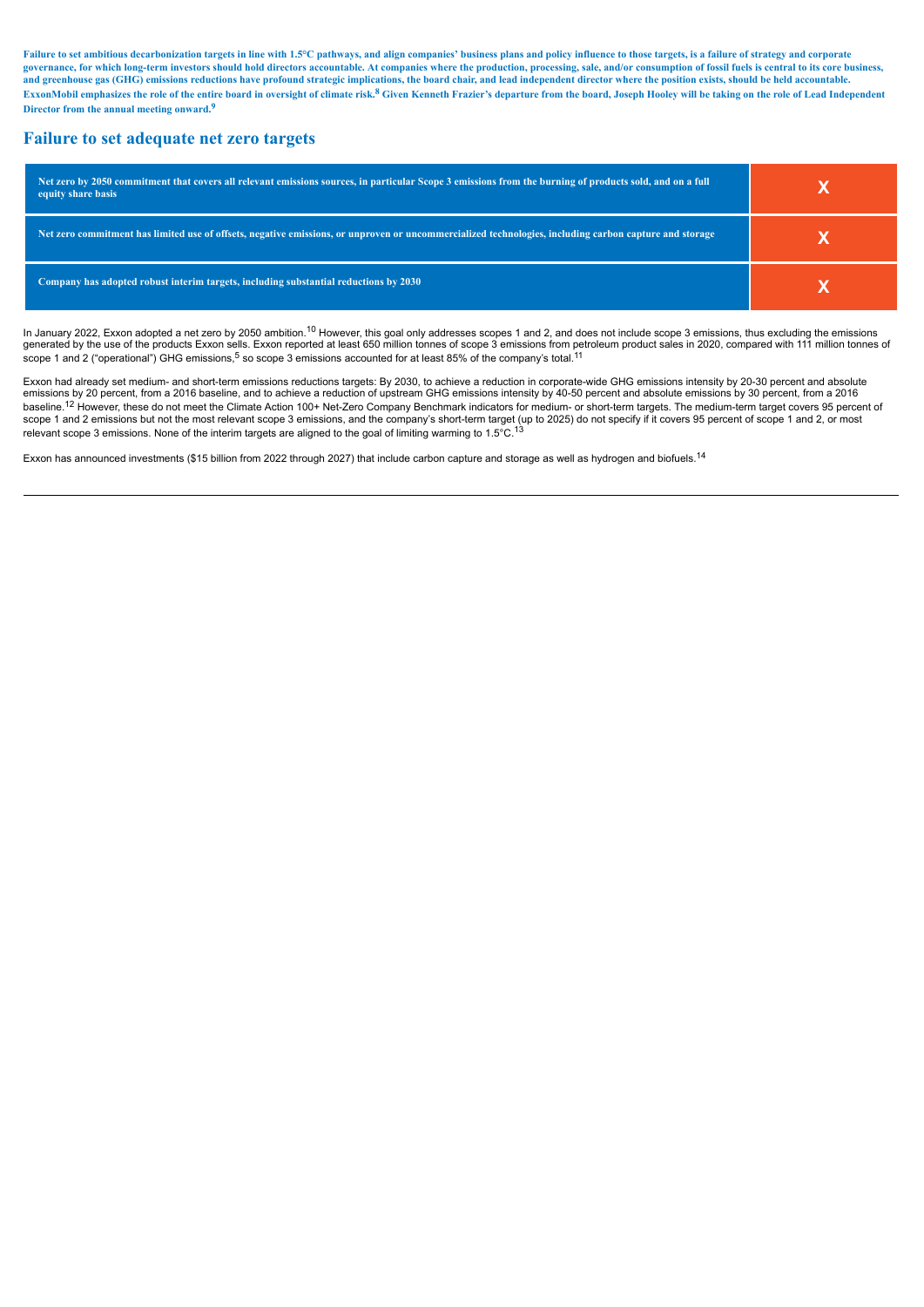## **Capital allocation and investment plans not aligned with 1.5°C pathways**

| Company has a plan to realign capital expenditures to meet a net zero decarbonization commitment, including substantial reductions in production in line with the IEA Net<br><b>Zero by 2050 Scenario.</b> |  |
|------------------------------------------------------------------------------------------------------------------------------------------------------------------------------------------------------------|--|
|                                                                                                                                                                                                            |  |

According to the Climate Action 100+ Net-Zero Company Benchmark, Exxon had not, as of December 31, 2021, met any of the indicators for capital allocation alignment.<sup>15</sup> To do so, the company would need to align future capital expenditures with its long-term GHG reduction target(s), commit to aligning future capital expenditures with the Paris Agreement's objective of limiting global warming to 1.5°C, and disclose the methodology it uses for such alignment.

According to Carbon Tracker's September 2021 analysis, 50-60 percent of Exxon's 2021-2030 sanctioned and unsanctioned capex (2021-2030) are outside of IEA "Beyond 2 Degrees" (B2DS) Scenario.<sup>16</sup> Carbon Tracker has also found that 100 percent of Exxon's capex for unsanctioned oil fields is outside of the B2DS scenario, which is aligned to limiting warming to 1.65°C, and 95 percent is outside of the IEA "Sustainable Development Scenario" (SDS), aligned with limiting warming to 1.75.<sup>17</sup> This places Exxon within the 3rd quartile (1st being least exposed, 4th being most exposed), of the 36 global oil and gas companies analyzed, suggesting that "its oil project options are at a relatively greater risk of becoming stranded assets in a 1.65°C world compared to those of the peer group."<sup>18</sup>

To be aligned with the IEA NZE scenario, Exxon's production in 2030 would need to be 61 percent of 2021 levels.<sup>19</sup>

Carbon Tracker also analyzed Exxon's planning case, Outlook for Energy detailed in its Advancing Climate Solutions report,<sup>20</sup> and found that its projected oil and gas demand by 2050 is similar to the IEA's Stated Policies Scenario (STEPS), where global temperature rises 2.7°C by 2100, well in excess of Paris Agreement goals.<sup>21</sup>

#### **Misalignment of policy influence activities with net zero commitment and 1.5°C pathways**

**Alignment of policy influence activities with net zero target and limiting warming to 1.5°C X**

As of December 31, 2021, the company had not met the requirements of the Climate Action 100 Net-Zero Company Benchmark for climate policy engagement: the company does not have a Paris Agreement- aligned climate lobbying position, does not have Paris Agreement-aligned lobbying expectations for its trade associations nor a commitment to ensure that the trade associations to which it belongs lobby in line with the goals of the Paris Agreement.<sup>22</sup>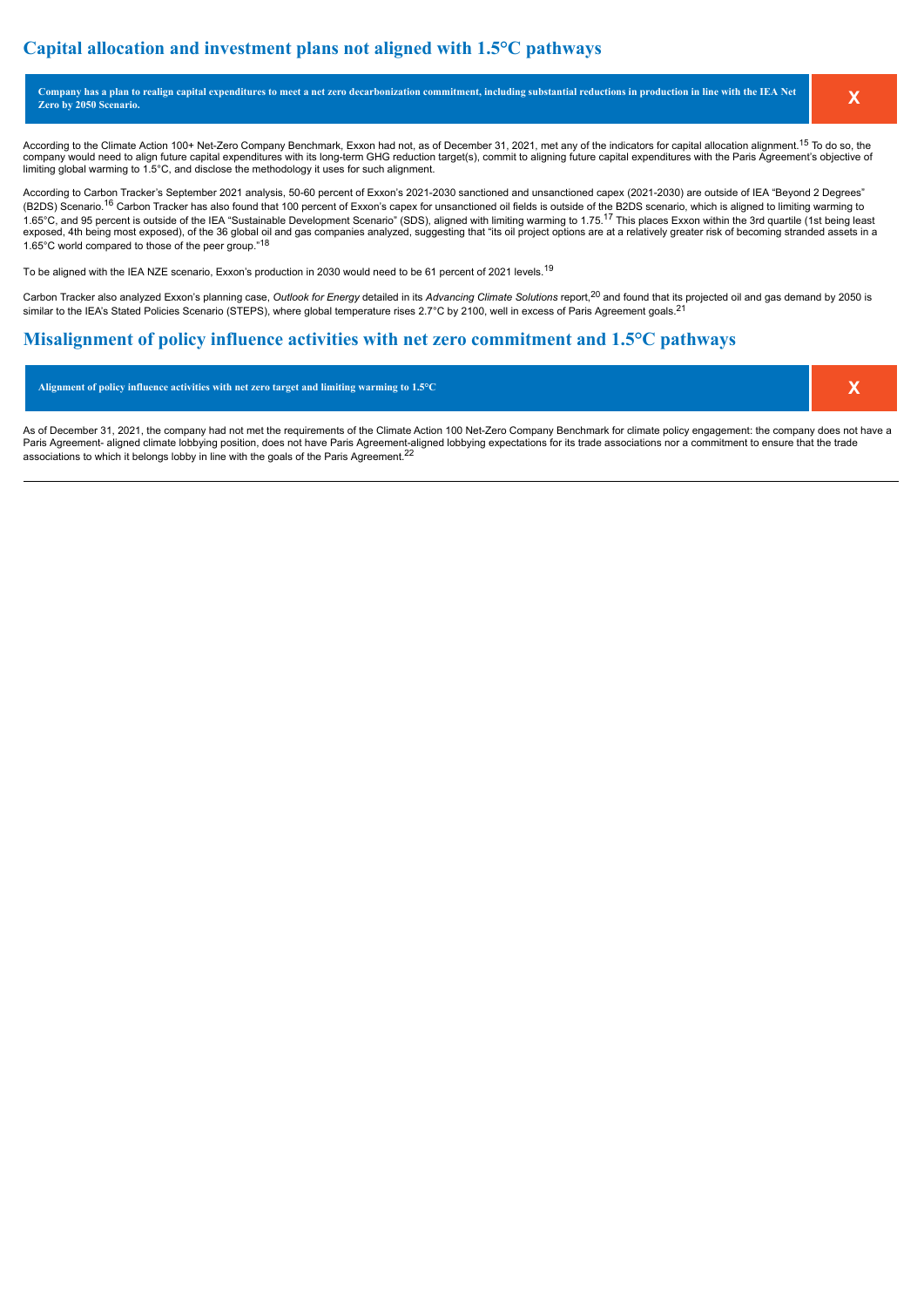According to InfluenceMap, the company received a near-failing D- grade for its obstructive policy engagement.<sup>23</sup>

Exxon is part of an ongoing investigation by the U.S. House Committee on Oversight and Reform on the role of the fossil fuel industry in promoting decades of climate disinformation and preventing meaningful action on climate change.<sup>24</sup> The investigation focuses on "ExxonMobil's role in contributing to climate change and ExxonMobil's role in supporting disinformation or misleading the public to prevent action to address this global crisis."<sup>25</sup> While this includes Exxon's role in a decades-long "industry-wide campaign to spread disinformation about the role of fossil fuels in causing global warming,"<sup>26</sup> the investigation also focuses on the company's current climate lobbying as well as assessing "whether the companies' climate pledges will meet [the goal of reducing emissions], or are instead just the latest example of climate disinformation."<sup>27</sup>

Exxon CEO Darren Woods appeared before the committee in October 2021,<sup>28</sup> and the committee has asked two board members – Susan Avery and Alexander Karsner – to give testimony at a hearing to take place this spring.<sup>29</sup> Dr. Avery and Mr. Karsner have been requested due to their work on sustainability issues with the company,<sup>30</sup> and in the request for testimony, committee members noted that "[b]oards of directors of fossil fuel companies have a key governance role to play in addressing the climate crisis by overseeing and guiding companies' climate strategies, promoting transparency, and holding management accountable to meaningful emissions reductions."<sup>31</sup>

At the company's annual meeting in 2021, 63.8 percent<sup>32</sup> of shares voted supported a proposal requesting that the company publish a report describing if, and how, Exxon's lobbying activities<br>(direct and through trade asso these risks.<sup>33</sup>

In March 2022, the company published its Climate Lobbying Report.<sup>34</sup> In this report, the company reviewed its trade associations' climate statements and positions and characterized their policy positions and advocacy actions as "aligned, partially aligned, or misaligned with helping society achieve its ambition for a net-zero future."<sup>35</sup> Exxon did find that two of the 51 trade associations it reviewed are misaligned with a net zero future – the Association of Fuel and Petrochemical Manufacturers (AFPM) and the Independent Petroleum Association of America (IPAA).<sup>36</sup> Exxon also notes that it will encourage trade associations which it identifies as misaligned to develop stronger and/or additional climate-related positions, and will reassess its memberships. $3$ 

However, some of the organizations that Exxon has identified as "aligned" with a net zero future have documented track records of being broadly hostile or obstructionist to climate policies. For example, Exxon lists the American Petroleum Institute (API) as the largest individual recipient of Exxon lobbying funds, and highlights its "important" work on climate change, specifically<br>the API's Climate Action Fram A recent example of misaligned lobbying includes API's \$2 million spend on lobbying and advertising in the first half of 2021 to oppose the climate provisions of the Biden administration's Build Back Better plan.<sup>40</sup>

The House Committee on Oversight and Reform specifically includes API in its current investigation into the role of the fossil fuel industry and climate disinformation, noting that "public reporting indicates that API… worked to prevent serious action on global warming by generating doubt about the documented dangers of fossil fuels and misrepresenting the scale of [its] efforts to develop alternative energy technologies..."<sup>41</sup> In its own review of API's lobbying spending since 2011, the House Committee notes that API did not report lobbying on any of the 28 bills related to the Paris Agreement or on carbon pricing, and 74.3 percent of the lobbying API reported since 2011 has been on tax issues.<sup>42</sup>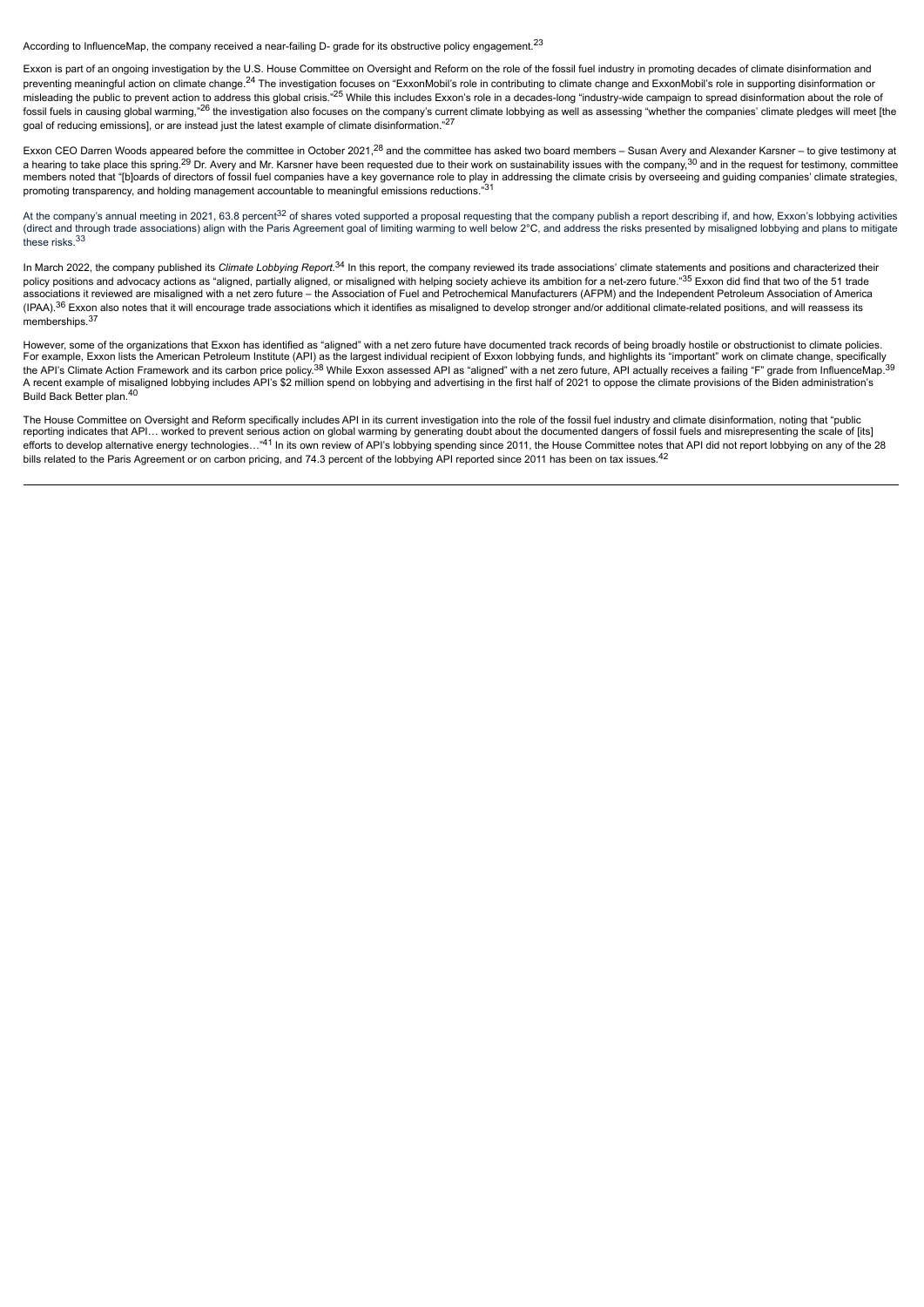In June 2021, a senior lobbyist for Exxon spoke extensively to an undercover reporter and detailed the tactics employed by Exxon to obstruct climate change legislation, including the use of ""shadow groups' to protect its investments."<sup>43</sup> This lobbyist also told the undercover reporter that Exxon's support for carbon pricing was just "a talking point," and another Exxon lobbyist told the same reporter that the biggest win for Exxon under the Trump administration had been a reduction in the corporate tax rate.<sup>44</sup>

#### **Shareholder Proposal Related to Climate**

In addition to voting against Directors Woods and Hooley, shareholders may wish to support several climate-related shareholder proposals:

Follow This filed a proposal (item 6) requesting that "the Company to set and publish medium- and long-term targets to reduce the greenhouse gas (GHG) [emissions] of the Company's operations and energy products (Scope 1, 2, and 3) consistent with the goal of the Paris Climate Agreement: to limit global warming to well below 2°C above pre-industrial levels and to pursue efforts to limit the temperature increase to 1.5°C."45

Arjuna Capital filed a proposal (item 7) requesting that the company issue a report describing how the company could alter its business model to yield profits while aligned to the goal of limiting warming to 1.5°C, "by substantially reducing its dependence on fossil fuels."41

Christian Brothers Investment Services filed a proposal (Item 8) requesting that Exxon's Board of Directors seek an "audited report assessing how applying the assumptions of the International Energy Agency's Net Zero by 2050 pathway would affect the assumptions, costs, estimates, and valuations underlying its financial statements..."47 This proposal is similar to a 2021 proposal, which was supported by 48.9 percent of shares voted.<sup>48</sup> The proponent argues that while Exxon discusses the IEA NZE in its scenario planning, its disclosures do not fulfill the requests of the proposal, citing a Carbon Tracker analysis that demonstrates that the company's discussion is "qualitative" and does not include a "reasonable assurance" from an requests of the proposal, citing a Carbon Tr independent auditor.<sup>49</sup>

**Conclusion**: **ExxonMobil has failed to set adequate net zero targets, align its capital investments with limiting warming to 1.5°C, or ensure its policy influence activities would support doing so. Therefore, we recommend that shareholders vote AGAINST Darren Woods (Item 1.7) and Lead Director Joseph Hooley (Item 1.11) at the company's annual meeting on May 25, 2022.**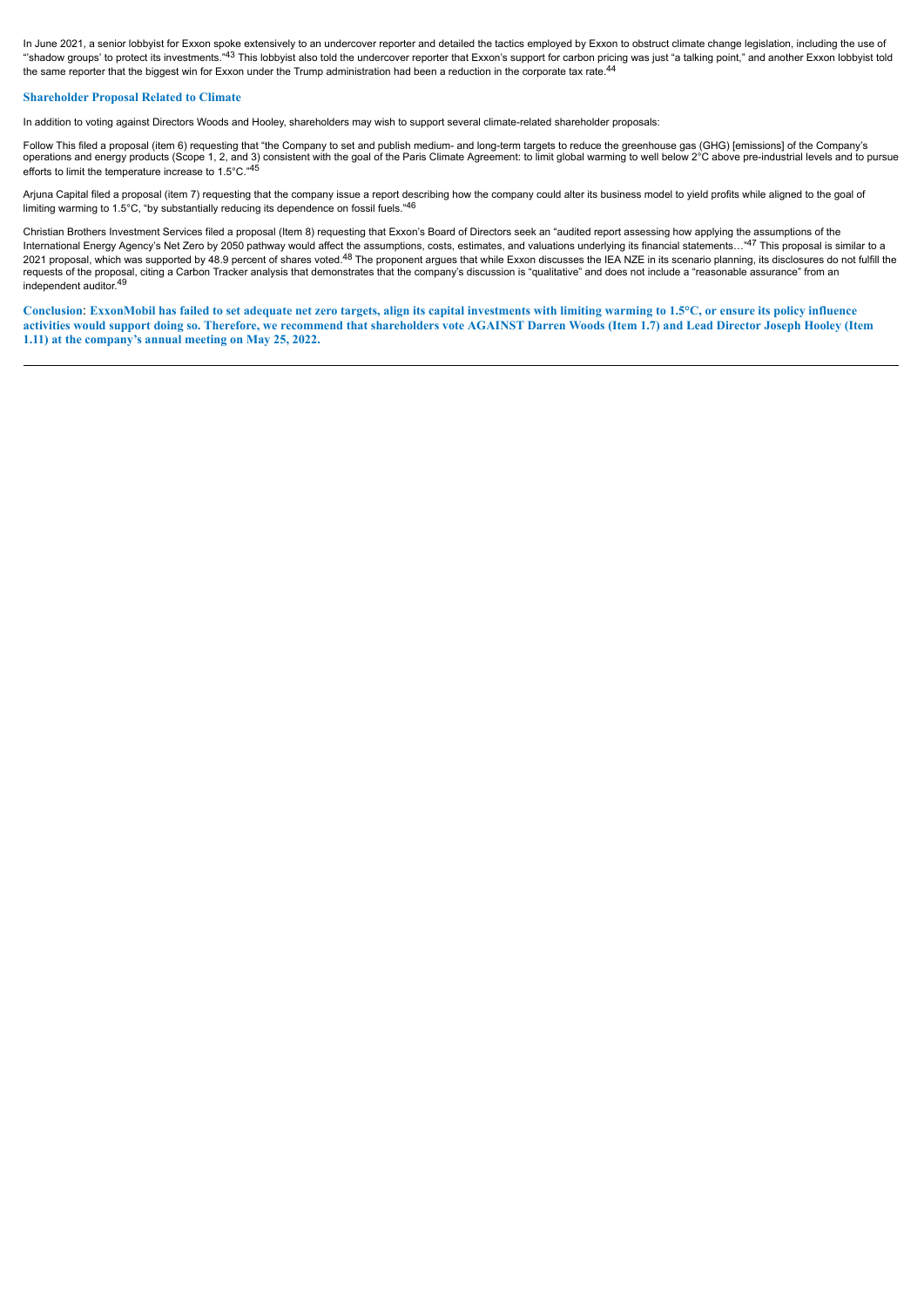# Appendix A: Proxy Voting for a 1.5°C World

**The world is currently on track to reach disastrous levels of warming, driving massive harm and threatening the lives and livelihoods of millions.** Corporate leaders in the industries responsible for this crisis have failed to take up the leadership required to change course.

#### **"Climate risk" is systemic, escalating and irreversible - and corporate boards urgently need to take responsibility for averting and mitigating this risk.**

The UN Intergovernmental Panel on Climate Change (IPCC) in 2018 made clear that in order to have at least a 50% chance of limiting warming to 1.5°C and avoiding the most catastrophic effects of the climate crisis, we must bring global, economy-wide carbon emissions down to net zero by 2050 at the latest.<sup>50</sup> According to the International Energy Agency (IEA), in order to<br>achieve net zero emissions glob production from today.<sup>51</sup> The IPCC also recognizes that reducing rates of deforestation and forest degradation also represents one of the most effective and robust options for climate change mitigation.<sup>52</sup>

That means that corporate directors must ensure that companies set ambitious decarbonization targets in line with 1.5°C pathways, and align companies' business plans, capital expenditures, and policy influence to those targets. Despite the escalating climate crisis, systemically important U.S. companies continue to invest in the expansion and continued use of fossil fuels, further accelerating global warming.<sup>53</sup>

**The physical and financial risks posed by climate change to long-term investors are systemic, portfolio-wide, unhedgeable and undiversifiable.** Therefore, the actions of companies that directly or indirectly impact climate outcomes pose risks to the financial system as a whole and to investors' entire portfolios. In order to manage this systemic portfolio risk, investors must move beyond disclosure and company-specific climate risk management frameworks and focus on holding accountable the relatively small number of large companies whose actions are a significant driver of climate change.

When directors fail to transform corporate business practices in line with 1.5°C pathways, responsible investors must use their most powerful tool – their proxy voting power – to vote against directors.

**Bold and unprecedented action by investors is a prerequisite to averting further global economic and financial catastrophe. While past shareholder efforts at standard setting, disclosure and engagement have laid important groundwork, company commitments won thus far have been far too incremental, far too hard fought, and collectively insufficient to the scale of the crisis.**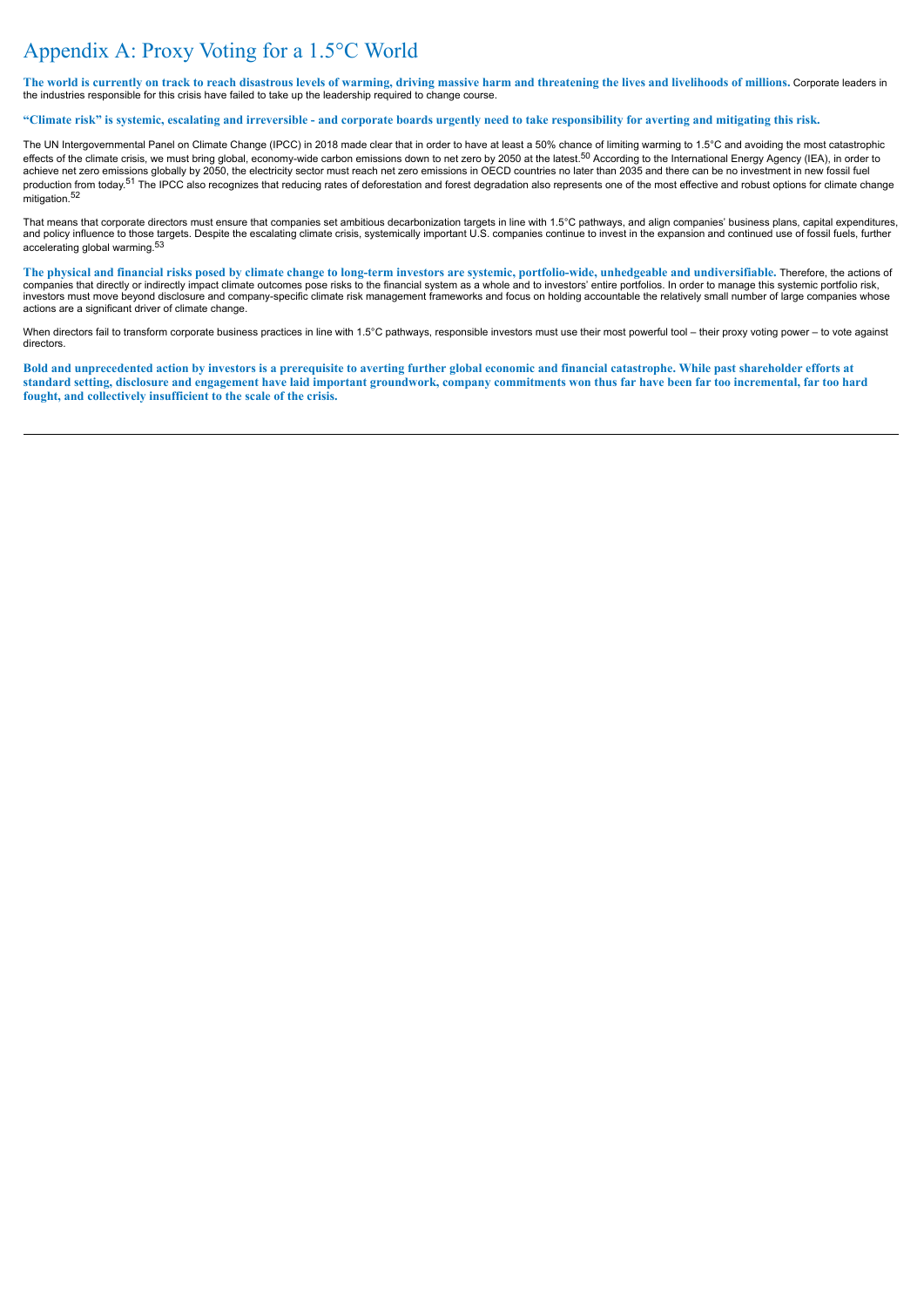**Business-as-usual proxy voting will not suffice to address the seriousness of the crisis at hand.** We urge investors to vote against directors at companies failing to implement plans consistent with limiting global warming to 1.5ºC.

## Key Sectors Are Critical to Curbing the Climate Crisis

The electric power, finance, transportation, and oil and gas sectors are key drivers of the production and consumption of fossil fuels and must all make dramatic transformations to curb the worst of catastrophic climate change and protect long-term investors. Similarly, companies driving deforestation – including companies that source key deforestation-linked agricultural commodities, driving market demand for one of the greatest threats to the world's forests – must adopt comprehensive climate policies and end deforestation.

Substantial votes against board members at these companies could help realign business and investment plans to the goals of the Paris Agreement, hold companies accountable for lobbying and policy influence practices that obstruct climate action, and align executive compensation to key decarbonization goals.

While each industry and company will need to chart its own path in pursuing decarbonization consistent with limiting warming to 1.5°C, setting a target to reach net zero emissions by no later than 2050 is a critical first step. In the absence of such a target, investors can have no confidence that the company will be able to transform its business consistent with limiting warming to 1.5ºC.

### Voting Guide: Oil & Gas

Petroleum and fossil gas products, including those used in transportation, buildings, industrial processes, and electricity production, account for nearly 80% of carbon emissions from the U.S. energy system.<sup>54</sup> The U.S. is the largest petroleum and fossil gas producer in the world, having overtaken Saudi Arabia and Russia in recent years.<sup>55</sup> In general, U.S. oil companies lag behind their European peers in adopting net zero by 2050 ambitions<sup>56</sup>, or investing in renewable energy production.<sup>57</sup>

To stay within the available carbon budget to limit warming to 1.5°C, not only must oil and gas companies decarbonize their own emissions, but global consumption of fossil fuels must fall as well.<sup>58</sup> In May 2021, the IEA set out the implications of a 1.5°C pathway for the oil and gas sector in its 'Net Zero by 2050' scenario ("NZE").<sup>59</sup> Prior IEA scenarios such as the Beyond 2°C Scenario (aligned to limiting warming to 1.75°C by 2060<sup>60</sup>) and the Sustainable Development Scenario (aligned to the Paris Agreement's upper target of well below 2°C<sup>61</sup>), still fell short of limiting warming to 1.5°C.

Under the NZE, fossil fuel use falls dramatically and can be satisfied with existing assets, with no need to invest in new oil and gas fields, and no new coal mines or mine extensions. 62 However, according to analyses by Carbon Tracker, the world's largest oil companies have projects both sanctioned (those currently producing or under development) and unsanctioned (those not yet under development) over the course of the next two decades that would exceed the carbon budget for 2.0°C of global warming, let alone 1.5°C.<sup>63</sup> This signals that many companies are not yet fully committed to meaningful reductions. While oil demand fell in 2020 due to COVID-19 disruptions,<sup>64</sup> oil demand and pricing are currently rebounding,<sup>65</sup> and any expansion plans are fundamentally at odds with the immediate global production reductions required within most Paris Agreement-aligned scenarios.<sup>66</sup>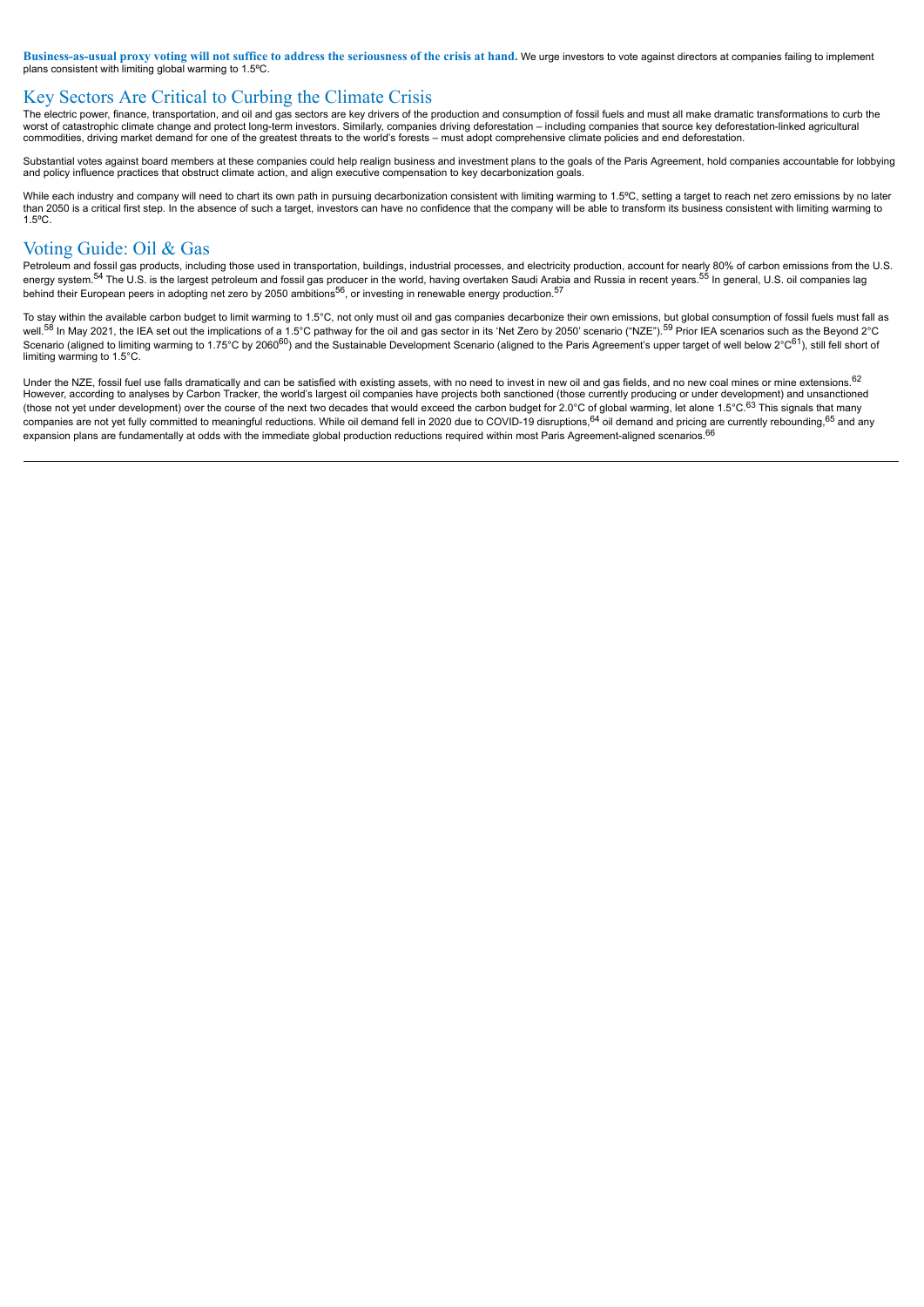As shale-focused companies rely primarily on continued new drilling to sustain production, these companies are particularly at risk: in order to limit to 1.5°C and be aligned with the IEA NZE, shale-focused companies in particular must reduce production by more than 80%.<sup>67</sup> However, many U.S. companies continue to expand into shale-rich regions such as the Permian Basin<sup>68</sup> (see Capital Allocation section). The Permian is predicted to account for much of the growth in US oil production, and much of this will likely be exported and burned overseas; an Occidental Petroleum company executive recently noted the trend by saying "every single molecule from here on out has to be exported."69

## Target setting

To avoid the risk of global temperature overshoot, emissions need to fall by 45% from 2010 levels by 2030, reaching net zero by 2050.<sup>70</sup> Netzero commitments should incorporate interim targets and milestones that allow accelerated emissions reduction between now and 2030 rather than delaying the hard task of emissions reduction until after that date. Because the majority of the emissions for oil and gas companies – estimated between 75 and 88 percent – are attributed to the use of products sold,<sup>71 72</sup> net zero commitments must include downstream scope 3 emissions, rather than just focusing on the company's operational (scope 1 and 2) emissions.

Net zero commitments should cover projects on a full equity share basis, such that all joint ventures and subsidiaries are covered by the company-wide target. Companies should achieve net zero by 2050 with limited use of offsets, negative emissions, or unproven or uncommercialized technologies, including carbon capture and storage (CCUS). Relying on CCUS–rather than phasing out the production of fossil fuels–is a risky strategy<sup>73</sup>; even pro-CCUS sources acknowledge that many proposed CCUS technologies are as yet unproven, and a massive<br>infrastructure investment and buildout would be negative emissions to achieve net zero emissions by 2050, so that investors may assess the quality and credibility of their plans.

#### **KEY DATA SOURCES:**

- CDP (formerly Carbon Disclosure Project), company survey responses<sup>75</sup>
- Science-Based Targets Initiative, Companies list<sup>76</sup> and Sector Guidance<sup>77</sup>
- Climate Action 100+, Disclosure Indicators 1-4<sup>78</sup>
- Oil Change International, Big Oil Reality Check<sup>79</sup>

#### Capital allocation

Given that oil supplies currently in production already exceed the carbon budget for limiting warming to 1.5°C, oil and gas companies must immediately cease approving investment in new projects that fall outside the carbon budget. At minimum, Arctic and oil sands projects should be halted because they are inconsistent with limiting warming to 1.5°C<sup>80</sup>, economically marginal due to elevated production costs, and carry additional environmental and human rights risks. $81$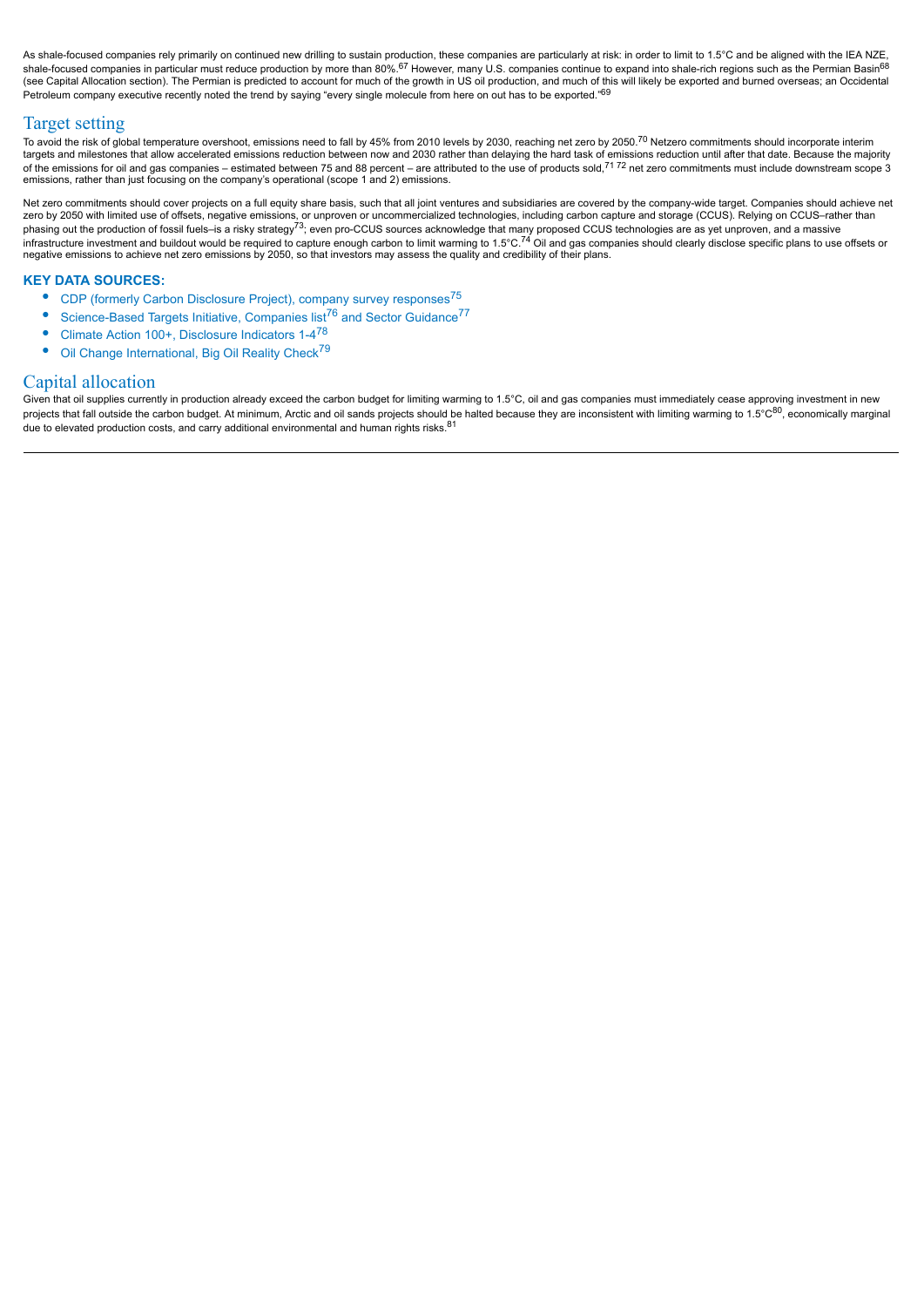Oil production in the Permian Basin in Texas and New Mexico – almost entirely fracking<sup>82</sup>–has nearly quadrupled from 2010 to today,<sup>83</sup> while natural gas production has more than tripled.<sup>84</sup> According to an analysis conducted by Oil Change International, carbon emissions from Permian oil and gas production through 2050 could alone exhaust nearly 10% of the global 1.5°C carbon budget.<sup>85</sup> The climate impact of Permian oil and gas is even greater than coal based on the amount of methane that escapes into the atmosphere during hydraulic fracking.<sup>86</sup> It is estimated that the Permian Basin has a 60% higher methane leakage rate than other U.S oil and gas regions.<sup>87</sup> Given that the vast majority of these emissions would come from wells not yet in production at the end of 2020, much of these emissions could be avoided if companies simply halted all drilling of new wells.<sup>88</sup>

Investors should use the NZE scenario as a floor to assess companies' climate policies, transition scenarios and capital allocation alignment. Importantly, no new oil or gas fields should be approved for development under a 1.5°C pathway; no investment in new oil and gas production should be undertaken;<sup>89</sup> and production levels must fall by the 2030s.<sup>90</sup> Under such a scenario, asset stranding of additional production assets as well as existing assets is a major risk to investors.<sup>91</sup>

#### **KEY DATA SOURCES**

- Rainforest Action Network, Banking on Climate Chaos<sup>92</sup>
- Carbon Tracker, Fault Lines  $(2020)^{93}$  and Adapt to Survive  $(2021)^{94}$
- Carbon Tracker, Company Profiles: Oil & Gas Companies<sup>95</sup>
- Climate Action 100+, Climate Action 100+ Net-Zero Company Benchmark: Company assessments, see Disclosure Indicator 6<sup>96</sup>

#### Policy influence

Oil and gas companies must fully align their policy influence activities, including political spending and lobbying, with the policy settings required to accelerate sector-wide emissions reductions on a timeline necessary to limit warming to 1.5°C. Oil and gas companies must provide full disclosure of all political and lobbying spending in all jurisdictions to allow investors to assess this alignment. Finally, companies must ensure the alignment of the policy influence activities of any trade associations or similar entities of which they are members or to which they contribute with 1.5°C outcomes, or cease membership of such organizations.

#### **KEY DATA SOURCES:**

- Climate Action 100+ Net-Zero Company Benchmark: Company assessments, see Disclosure Indicator 797
- InfluenceMap, List of companies and influencers $98$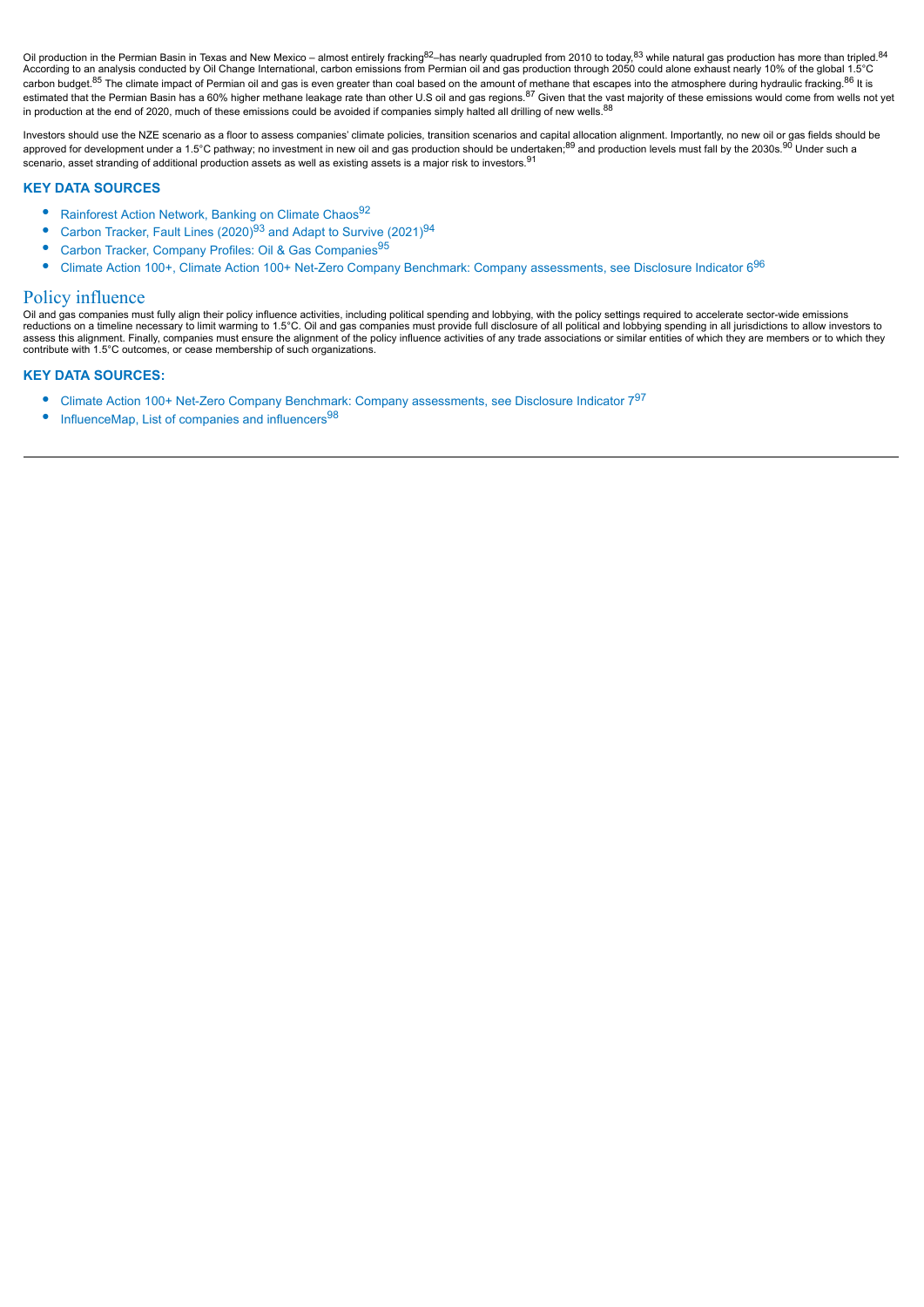### Summary table

|                           | 1.1 | Net zero by 2050 commitment that covers all relevant emissions sources, in particular scope 3 emissions from the burning of products sold, and<br>on a full equity share basis                     |
|---------------------------|-----|----------------------------------------------------------------------------------------------------------------------------------------------------------------------------------------------------|
| <b>TARGET SETTING</b>     | 1.2 | Net zero commitment has limited use of offsets, negative emissions, or unproven or uncommercialized technologies, including carbon capture<br>and storage                                          |
|                           | 1.3 | Company has adopted robust interim targets, including substantial reductions by 2030                                                                                                               |
| <b>CAPITAL ALLOCATION</b> | 2.1 | Company has a plan to realign capital expenditures to meet a net zero decarbonization commitment, including substantial reductions in<br>production in line with the IEA Net Zero by 2050 Scenario |
| <b>POLICY INFLUENCE</b>   | 3.1 | Alignment of policy influence activities with net zero target and limiting warming to 1.5°C                                                                                                        |

<sup>1</sup>Analysis using Urgewald's Global Oil and Gas Exit List (GOGEL), available at https://gogel.org/ Expenditure is a 3-year average from 2019-2021.

<sup>2</sup> Analysis using Urgewald's Global Oil and Gas Exit List (GOGEL), available at https://gogel.org/ Expenditure is a 3-year average from 2019-2021.

<sup>3</sup> Climate Action 100+, "Companies," https://www.climateaction100.org/whos-involved/companies/ , accessed March 16, 2022

<sup>4</sup> US Energy Information Administration, 'Total Energy.' Data browser. https://www.eia.gov/totalenergy/data/browser/index.php?tbl=T11.01#/?f=A&start=1973&end=2019&charted=0-1-13, accessed March 1, 2022

<sup>5</sup> US Energy Information Administration, "United States Remains Largest Producer of Petroleum and Natural Gas Hydrocarbons," https://www.eia.gov/todayinenergy/detail.php?id=26352, accessed March 1, 2022

6 International Energy Agency (IEA), Net Zero by 2050: A Roadmap for the Global Energy Sector, May 2021. https://www.iea.org/reports/net-zero-by-2050 7 IEA, 'Net Zero by 2050,' Figure 3.4, p. 103

<sup>8</sup> ExxonMobil, "Governance" (website), https://corporate.exxonmobil.com/Sustainability/Energy-and-Carbon-Summary/Governance, accessed April 15, 2022

<sup>9</sup> ExxonMobil, Schedule 14A, filed April 7, 2022, https://www.sec.gov/Archives/edgar/data/34088/000119312522098314/d280259ddef14a.htm p. 17

<sup>10</sup> ExxonMobil, "ExxonMobil Announces an Ambition for Net Zero Greenhouse Gas Emissions by 2050," January 18. 2022, https://corporate.exxonmobil.com/News/Newsroom/News-releases/2022/0118\_ExxonMobil-announces-ambitionfor-net-zero-greenhouse-gas-emissions-by-2050

<sup>11</sup> ExxonMobil, *Advancing Climate Solutions: 2022 Progress Report, https://corporate.exxonmobil.com/-/media/Global/Files/Advancing-Climate-Solutions-Progress-Report/2022/ExxonMobil-Advancing-Climate-Solutions-2022-Progre* 

13 Climate Action 100+, "ExxonMobil" (company assessment), March 30, 2022, https://www.climateaction100.org/company/exxon-mobil-corporation/<br>14 ExxonMobil, "ExxonMobil announces corporate plans to 2027 – supports approxima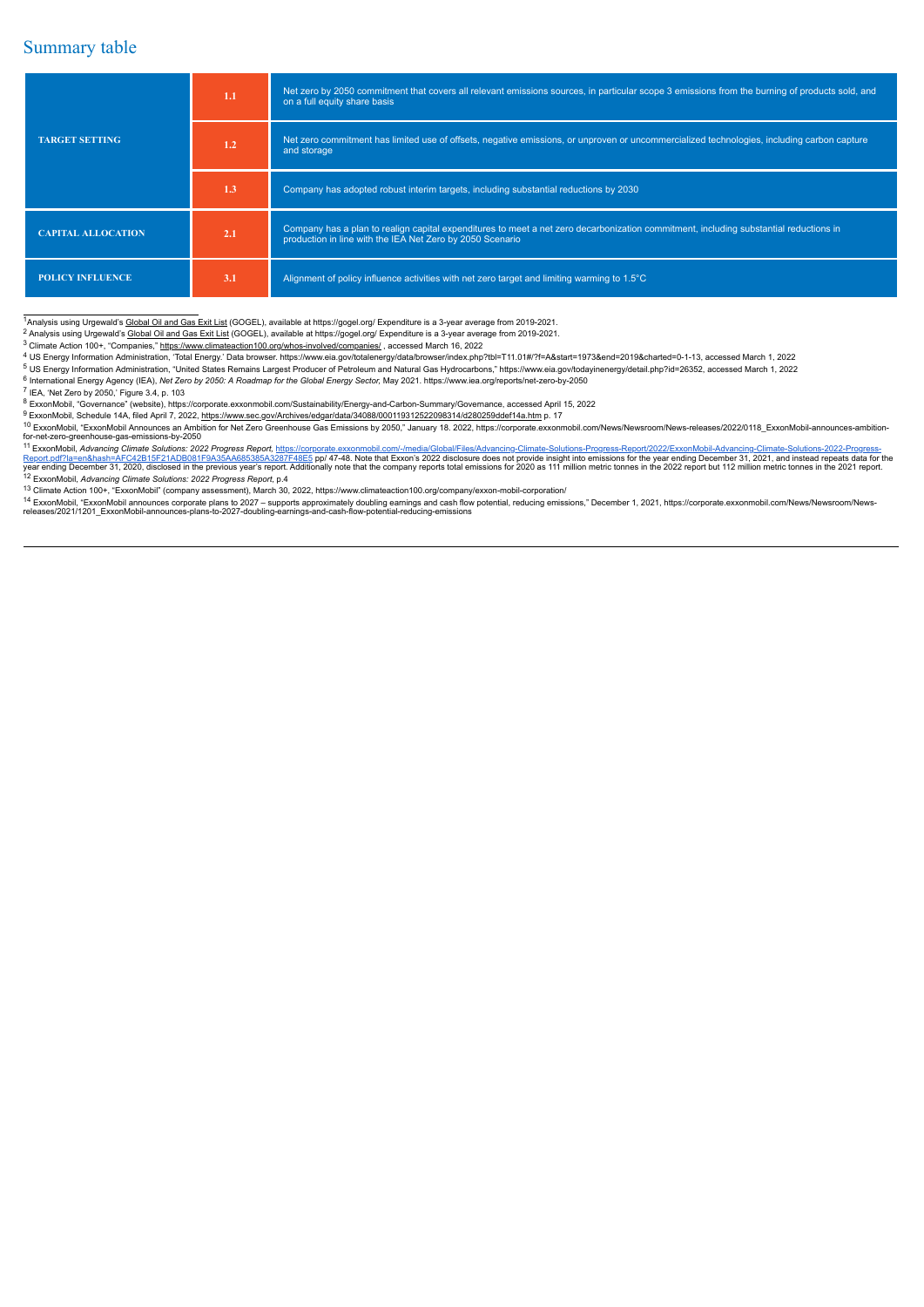<sup>15</sup> Climate Action 100+, "ExxonMobil" (Company Assessment), March 30, 2022 https://www.climateaction100.org/company/exxon-mobil-corporation/

to Carbon Tracker, Adapt to Survive, September 2021, https://carbontracker.org/reports/adapt-to-survive/, p 35.. Sanctioned refers to those currently producing or under development, and unsanctioned refers to those not yet developm

<sup>17</sup> Carbon Tracker, "ExxonMobil Corporation" (company profile), https://og.companyprofiles.carbontracker.org/Exxon%20Mobil%20Corporation, accessed April 12, 2022 <sup>18</sup> Carbon Tracker, "ExxonMobil Corporation" (company profile), https://og.companyprofiles.carbontracker.org/Exxon%20Mobil%20Corporation, accessed April 12, 2022

<sup>19</sup> Carbon Tracker, *Adapt to Survive*, September 2021, https://carbontracker.org/reports/adapt-to-survive/, p. 7

<sup>20</sup> ExxonMobil, Advancing Climate Solutions - 2022 Progress Report, February 2022, https://corporate.exxonmobil.com/-/media/Global/Files/Advancing-Climate-Solutions-Progress-Report/2022/ExxonMobil-Advancing-Climate-Soluti 2022

21 Coffin, Mike. "ExxonMobil is planning on climate failure despite advancing climate solutions," February 8, 2022 https://carbontracker.org/exxonmobil-is-planning-on-climate-failure-despite-advancing-climate-solutions/

<sup>22</sup> Climate Action 100+, 'Company Profile' (2022).

<sup>23</sup> InfluenceMap, "ExxonMobil" (company profile), https://lobbymap.org/company/Exxon-Mobil/projectlink/Exxon-Mobil-In-Climate-Change , Accessed April 12, 2022

<sup>24</sup> U.S. House Committee on Oversight and Reform, "Letter to Mr. Darren Woods," September 16, 2021, https://oversight.house.gov/sites/democrats.oversight.house.gov/files/2021-09-16.CBM%20Khanna%20to%20Woods-<u>ExxonMobil%20re%20Disinformation%20FINAL%20PDF%20v2.pdf</u><br><sup>25</sup> U.S. House Committee on Oversight and Reform, "Letter to Mr. Darren Woods," September 16, 2021, <u>https://oversight.house.gov/sites/democrats.oversight.house.go</u>

ExxonMobil%20re%20Disinformation%20FINAL%20PDF%20v2.pdf.page 6<br><sup>26</sup> U.S. House Committee on Oversight and Reform, "Letter to Mr. Darren Woods," September 16, 2021, <u>https://oversight.house.gov/sites/democrats.oversight.hou</u>

<sup>27</sup> U.S. House Committee on Oversight and Reform, "Chairs Maloney, Khanna to Hold Hearing with Climate Experts and Environmental Advocates on Big Oil's Climate Pledges" (press release), February 4, 2022,<br>https://oversight

<sup>28</sup> Jordan, David, "House Panel Presses Oil Executives on CLimate Disinformation," *Roll Call,* October 28, 2021, https://rollcall.com/2021/10/28/house-panel-presses-oil-executives-on-climate-disinformation/

<sup>29</sup> Joselow, Maxine, "House Panel Broadens Probe into Climate Disinformation," Washington Post, https://www.washingtonpost.com/climate-environment/2022/01/21/house-panel-broadens-probe-into-climate-disinformation-by-big-o <sup>30</sup> Sobczyk, Nick, "Democrats Give Oil Leaders Last Chance To Testify," *E&E News,* February 4, 2022, https://www.eenews.net/articles/democrats-give-oil-leaders-last-chance-to-testify/

<sup>31</sup> U.S. House Committee on Oversight and Reform, "Letter to Dr. Susan Avery," January 20, 2022, https://oversight.house.gov/sites/democrats.oversight.house.gov/files/2022-01-20.CBM%20Khanna%20to%20Avery-

<u>Exxon%20re%20Witness%20Invitation.pdf</u> pp. 2-3<br><sup>32</sup> ExxonMobil, Form 8-K, filed June 2, 2021, <u>https://www.sec.gov/ix?doc=/Archives/edgar/data/34088/000003408821000031/xom-20210526.htm p. 4</u>

<sup>33</sup> ExxonMobil, Schedule 14A, filed March 16, 2021, https://www.sec.gov/Archives/edgar/data/0000034088/000119312521082140/d94159ddefc14a.htm, p. 80

<sup>34</sup> ExxonMobil, *2021 Climate Lobbying Report,* https://corporate.exxonmobil.com/-/media/Global/Files/policy/Climate-lobbying/2021-Climate-Lobbying-Report.pdf

<sup>35</sup> ExxonMobil, '2021 Climate Lobbying Report*,'* p. 15

<sup>36</sup> ExxonMobil, '2021 Climate Lobbying Report*,'* p. 19

37 Climate Lobbying Report, p. 11

<sup>38</sup> Climate Lobbying Report, p. 12

39 InflueceMap, "American Petroleum Institute" (profile), https://lobbymap.org/influencer/American-Petroleum-Institute-API, accessed April 15, 2022

<sup>40</sup> AccountableUS, "API Spending Millions Lobbying Against climate Solutions." October 6, 2021.<br>https://www.accountable.us/news/api-spending-millions-lobbying-against-climate-solutions/<br><sup>41</sup> U.S. House Committee on Oversi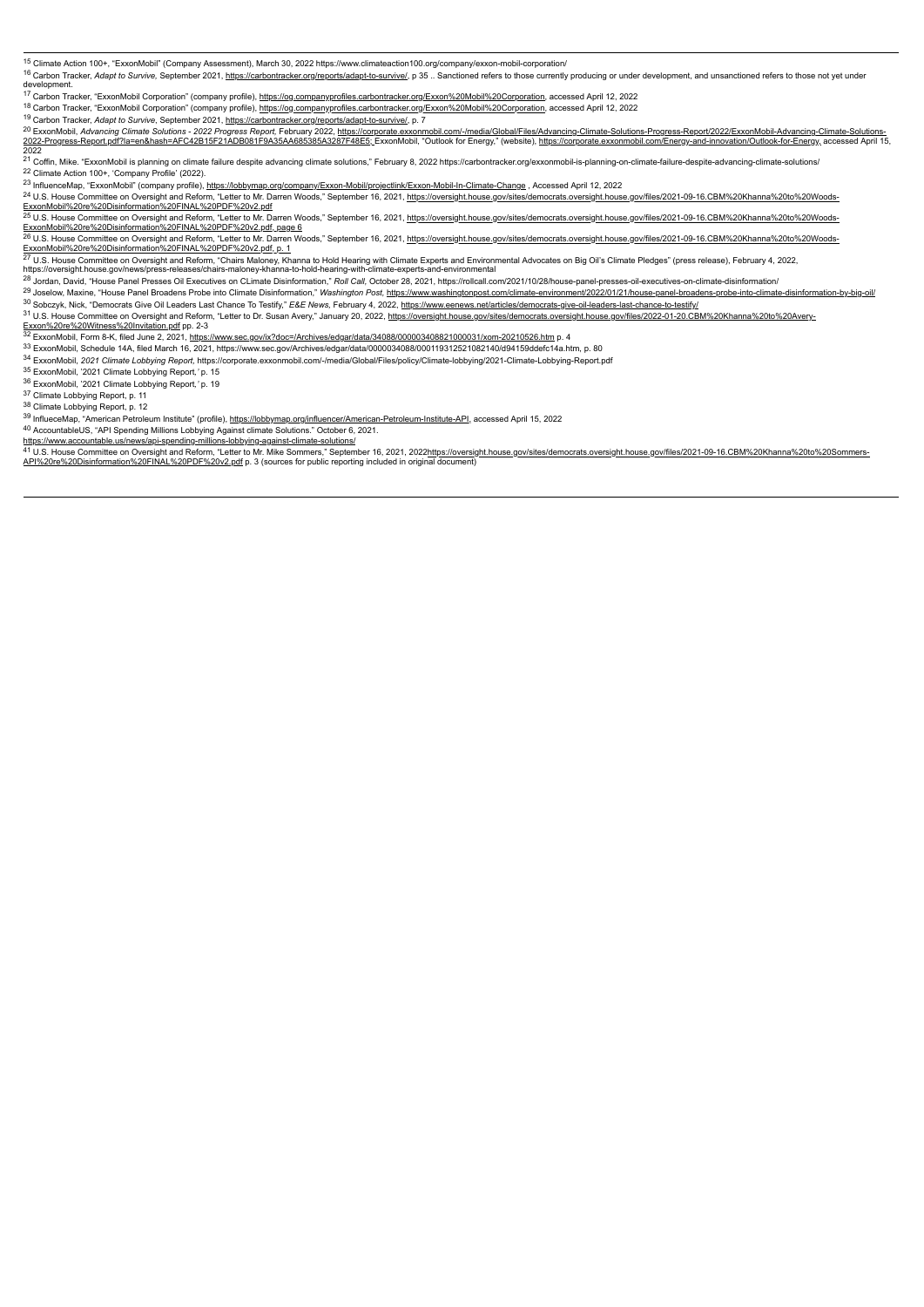<sup>42</sup> U.S. House Committee on Oversight and Reform, "Memorandum," October 28 2021,<br>https://oversight.house.gov/sites/democrats.oversight.house.gov/files/Analysis%200%20the%20Fossil%20Fuel%20Industrys%20Legislative%20Lobbyin

<sup>45</sup> ExxonMobil, Schedule 14-A, filed April 7, 2022, https://www.sec.gov/Archives/edgar/data/34088/000119312522098314/d280259ddef14a.htm#toc280259\_19 p. 71

<sup>46</sup> ExxonMobil, Schedule 14-A, filed April 7, 2022https://www.sec.gov/Archives/edgar/data/34088/000119312522098314/d280259ddef14a.htm#toc280259\_19 p. 73 <sup>47</sup> ExxonMobil, Schedule 14-A, filed April 7, 2022https://www.sec.gov/Archives/edgar/data/34088/000119312522098314/d280259ddef14a.htm#toc280259\_19 p. 75

<sup>48</sup> ExxonMobil, Form 8-K/A, filed June 21, 2021, https://www.sec.gov/ix?doc=/Archives/edgar/data/34088/000003408821000037/xom-20210526.htm p. 4

49 Christian Brothers Investment Services, Form PX14A6G, filed April 15, 2022 https://www.sec.gov/Archives/edgar/data/34088/000121465922005292/o414225px14a6g.htm p. 1

50 IPCC, Special Report on Global Warming of 1.5°C., 2018, https://www.ipcc.ch/site/assets/uploads/sites/2/2019/06/SR15 Full Report Low Res.pdf, pp. v, 5, 7-10, 95-97 and 116

<sup>51</sup> International Energy Agency (IEA), Net Zero by 2050: A Roadmap for the Global Energy Sector, May 2021. https://www.iea.org/reports/net-zero-by-2050, Slide 8.

52 IPCC. Special Report on Climate Change and Land, Summary for Policy Makers, January, 2020, https://www.ipcc.ch/site/assets/uploads/sites/4/2020/02/SPM Updated-Jan20.pdf, pp 23-24 and 26.

<sup>53</sup> Climate Action 100+: Net-Zero Company Benchmark Company Assessments https://www.climateaction100.org/progress/net-zero-company-benchmark/ 54 US Energy Information Administration, 'Carbon Dioxide Emissions from Energy Consumption by Source', https://www.eia.gov/totalenergy/data/browser/index.php?tbl=T11.01#/?f=A&start=1973&end=2019&charted=0-1-13, accessed<br>Ma

55 US Energy Information Administration, "The U.S. leads global petroleum and natural gas production with record growth in 2018," https://www.eia.gov/todayinenergy/detail.php?id=40973, accessed March 16, 2022

<sup>56</sup> Luhavalja, Amanda, et al. "Path to Net Zero: European Oil Majors Outpace US Companies on Climate Goals," *S&P Global Market Intelligence,* July 28, 2020, <u>https://www.spglobal.com/marketintelligence/en/news-insights/l</u>

58 IEA, 'Net Zero by 2050 Scenario' <sup>59</sup> IEA, 'Net Zero by 2050 Scenario'

<sup>60</sup> IEA, 'Energy Technology Perspectives 2017.' https://www.iea.org/reports/energy-technology-perspectives-2017

<sup>61</sup> IEA, 'Sustainable Development Scenario.' https://www.iea.org/reports/world-energy-model/sustainable-development-scenario-sds

62 IEA, 'Net Zero by 2050 Scenario.' pp. 21 -22.

<sup>63</sup> Carbon Tracker, 'Adapt to Survive.' p. 4 and pp.14-16

64 International Energy Agency, *World Energy Outlook 2021,* https://iea.blob.core.windows.net/assets/4ed140c1-c3f3-4fd9-acae-789a4e14a23c/WorldEnergyOutlook2021.pdf p. 19.

<sup>65</sup> Deloitte, 2022 Oil and Gas Industry Outlook, https://www2.deloitte.com/content/dam/Deloitte/us/Documents/energy-resources/us-2022-outlook-oil-and-gas.pdf p. 4.

<sup>66</sup> Oil Change International et al. *The Sky's the Limit: Why the Paris Climate Goals Require A Managed Decline of Fossil Fuel Production,<br>https://priceofoil.org/content/uploads/2016/09/OCI the skys\_limit\_2016\_FINAL\_2.pdf* 

83 Controller and the material controller and Case Expansion Is Incompatible With Climate Limits, January, 2019, https://priceofoil.org/content/uploads/2019/01/Drilling-Towards-Disaster-Web-v2.pdf, p. 7. 69 Collier, Kiah. "As Oil and Gas Exports Surge, West Texas Becomes the World's 'extraction colony" Texas Tribune, August 10, 2018, https://www.texastribune.org/2018/10/11/west-texas-becomes-worlds-extraction-colony-oil-ga surge/

<sup>70</sup> IPCC. 'Special Report on Global Warming of 1.5.' 2018